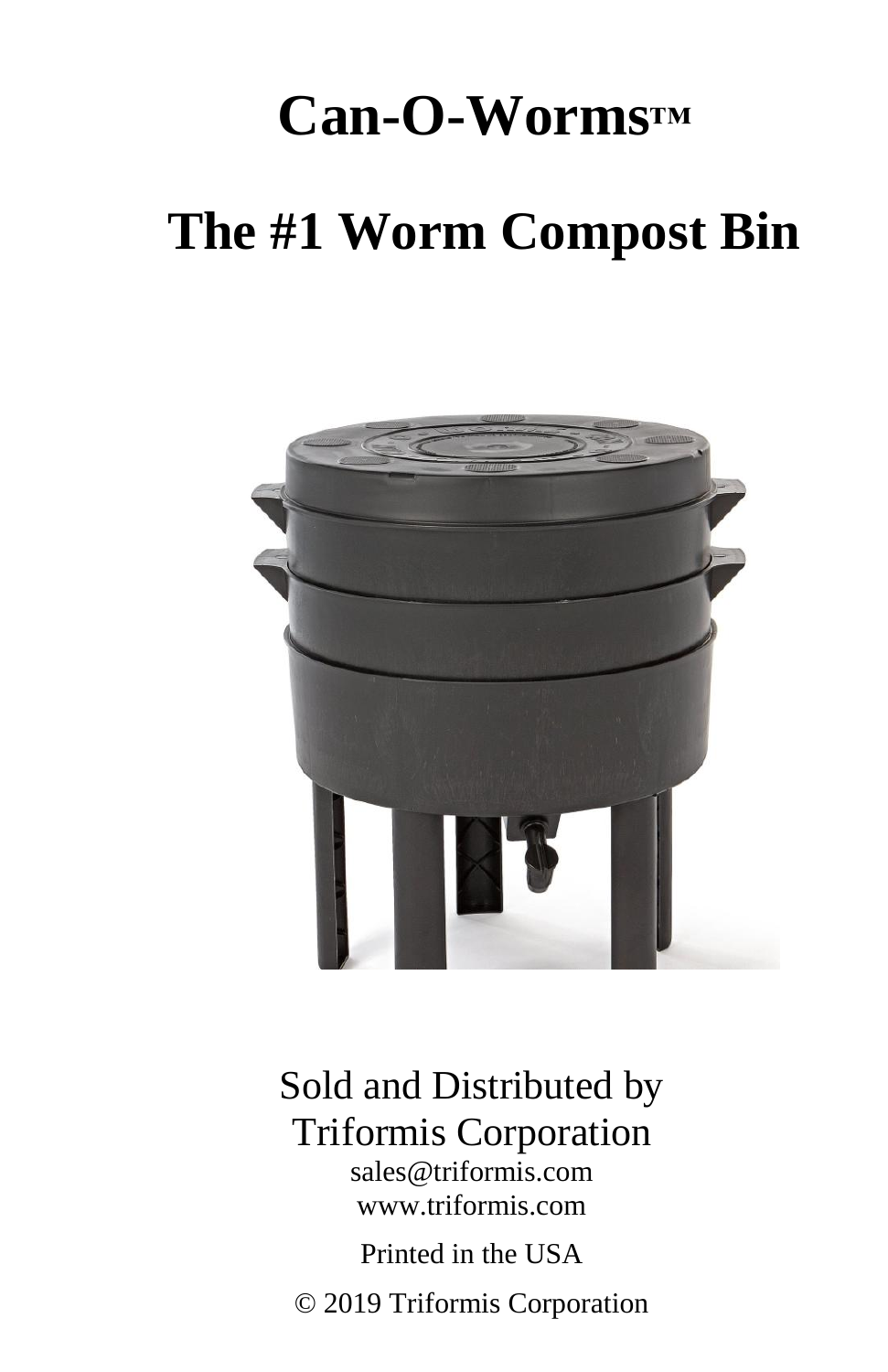**Congratulations on your purchase of the Can-O-Worms™. Your compost bin harnesses the power of worms, nature's super recyclers. The composting worms will turn your food scraps into rich solid and liquid fertilizer for your garden and potted plants.**

#### **The Can-O-Worms™ includes:**

- 2 working trays (with small holes on the bottom) for the solid fertilizer (A, B) An additional tray may be added and purchased through Triformis Corporation.
- $\bullet$  1 collector tray for the liquid fertilizer (C)
- $\bullet$  5 legs (D)
- 1 coir (outer coconut husk) bedding block
- $\bullet$  1 spigot/tap (E)
- $\bullet$  1 lid (F)
- 1 cardboard wrap around which the worms eat

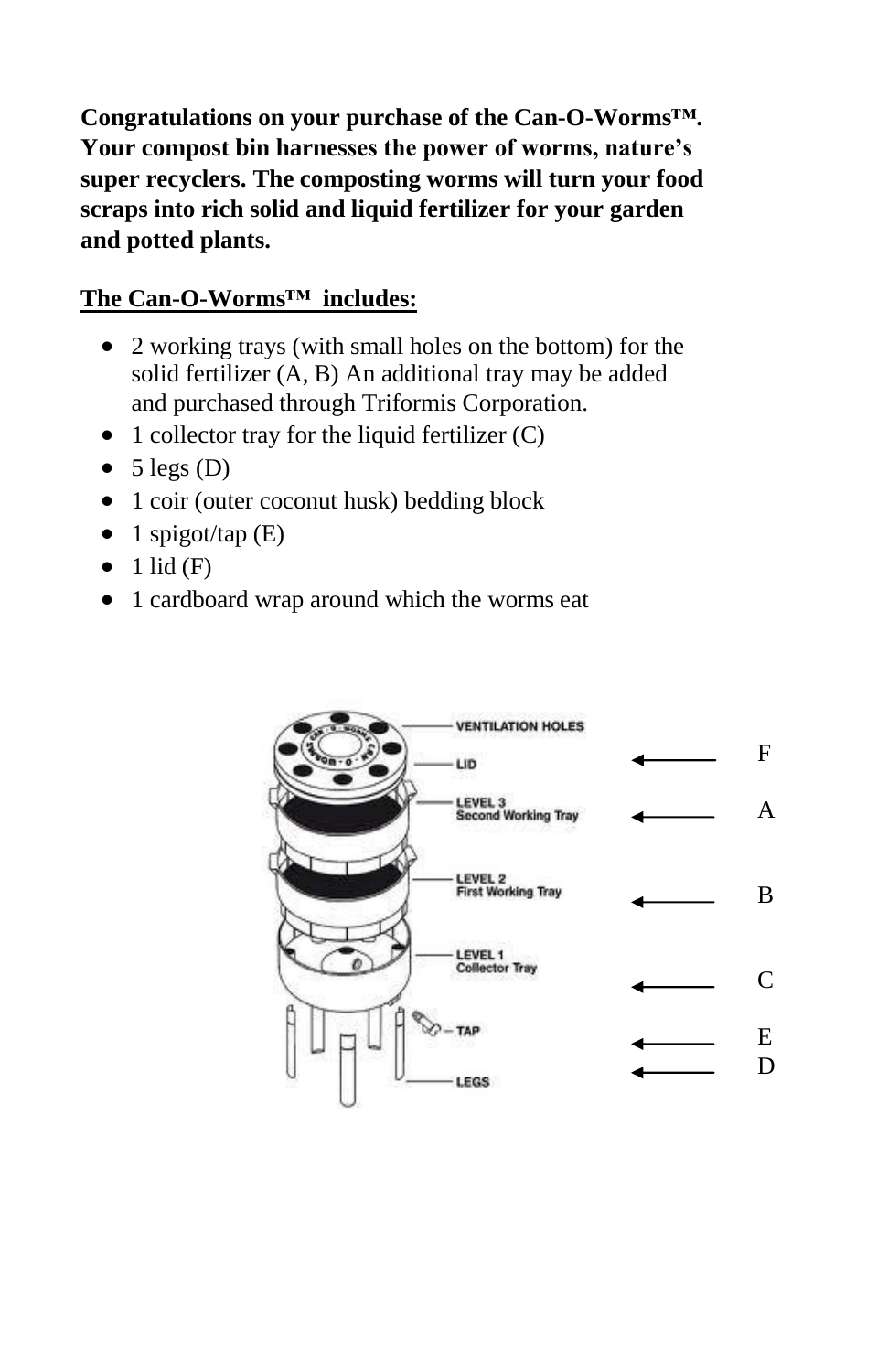#### **Setting up your Can-O-Worms™:**

#### **Putting it together:**

- 1. Screw spigot (E**)** into the collector tray (C).
- 2. Attach legs (D) to the collector tray.
- 3. Put working tray (A) on top of the collector tray (C). The working tray sits inside the collector tray.

#### **Feeding the worms:**

- 1. Place the cardboard inside the working tray (A).
- 2. Soak coconut coir bedding block in warm water. This breaks up the coconut coir.
- 3. Put the pieces of the coconut coir on top of the cardboard

The coconut coir acts as bedding for the worms.

- 4. Put the red worms/red wrigglers (1 pound minimum recommended) on top of the coconut coir.
- 5. Now put the following food scraps on top of the worms. Remember to cut up/break up the food scraps into small pieces since the worms do not have teeth. These food scraps will be eaten and turned into liquid and solid fertilizer by the worms.
	- Fruit scraps, vegetable scraps, egg shells, coffee grounds, tea bags **(without the staple).**
	- Worms can eat half their body weight in food every couple of days.
- 6. Put the lid  $(F)$  on top of the working tray  $(A)$ .

#### **Solid Fertilizer ("worm poop"/worm castings):**

- 1. After approximately 4-6 weeks, when the solid fertilizer ("worm poop"/worm castings) is dark brown/black and is up to the supports on the inside of the working tray (A), stop feeding the worms in this tray.
- 2. Place the second working tray (B) inside the original working tray (A).
- 3. For the second working tray (B) which is now the top working tray, you can either break up another coconut coir bedding block (needs to be purchased separately) or wet, shredded newspaper.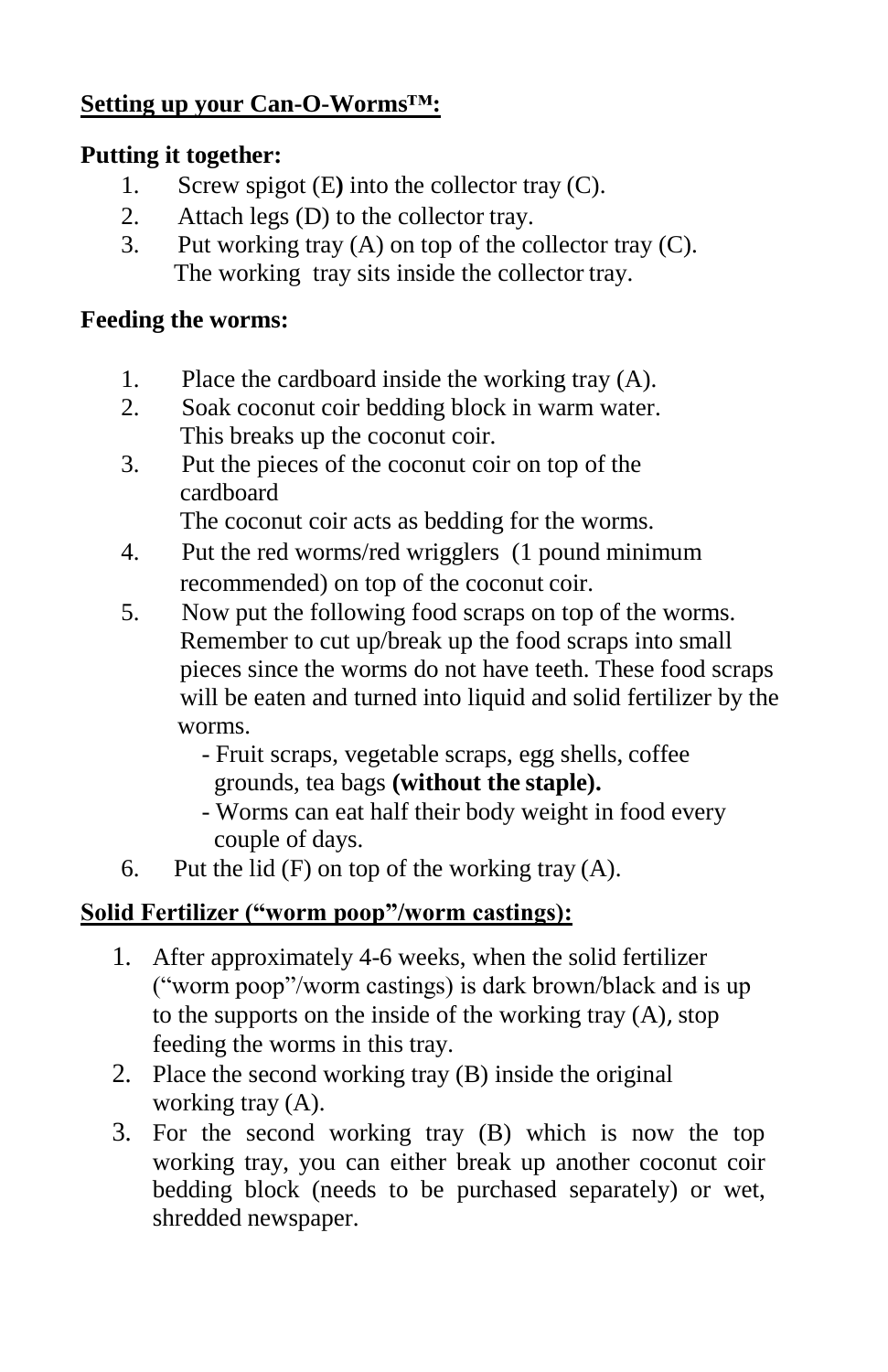- 4. Now that you have stopped putting food scraps in the original working tray (A), you now put food scraps in the top working tray (B).
- 5. The worms from the original working tray (A) will move up to the top working tray (B) through the small holes, looking for food. Once the worms have no food, they will go to the tray with food in it.
- 6. After approximately 2 weeks, set aside the top working tray (B) with your new food scraps and worms.
- 7. Now you can remove the next working tray (A) off the collector tray (C). The fertilizer in this tray is now ready to harvest and be used in your garden or potted plants (since the worms have moved up).
- 8. Put the working tray (B) that was set aside back on the collector tray (C).

## **Liquid Fertilizer:**

- 1. To use the liquid fertilizer in the bottom collector tray, place a can/container under the spigot to catch the liquid.
- 2. Dilute the liquid fertilizer with 5 cups water to 1 cup liquid fertilizer.

#### **Questions & Answers:**

- **1.** What should I do when my compost bin looks too dry? **Add fruit and vegetables scraps that contain a lot of water, examples include: cantaloupe and rind, watermelon and rind, and strawberries**
- **2.** What should I do when my compost bin looks too wet? **Put in sliced potatoes or dry shredded newspaper which will soak up the extra water.**
- **3.** What kind of worms do I use in my compost bin? **Red worms/red wrigglers.**
- **4.** Where do I get the worms for my compost bin? **Purchase worms by contacting Triformis at (310) 641- 6767 or email [sales@triformis.com.](mailto:sales@triformis.com)**
- **5.** How many worms can my compost bin hold? **Up to 17,000 worms.**
- **6.** What are the worms' favorite foods? **Watermelon, cantaloupe, strawberries, coffee grounds, but you can feed them other fruit and vegetables scraps.**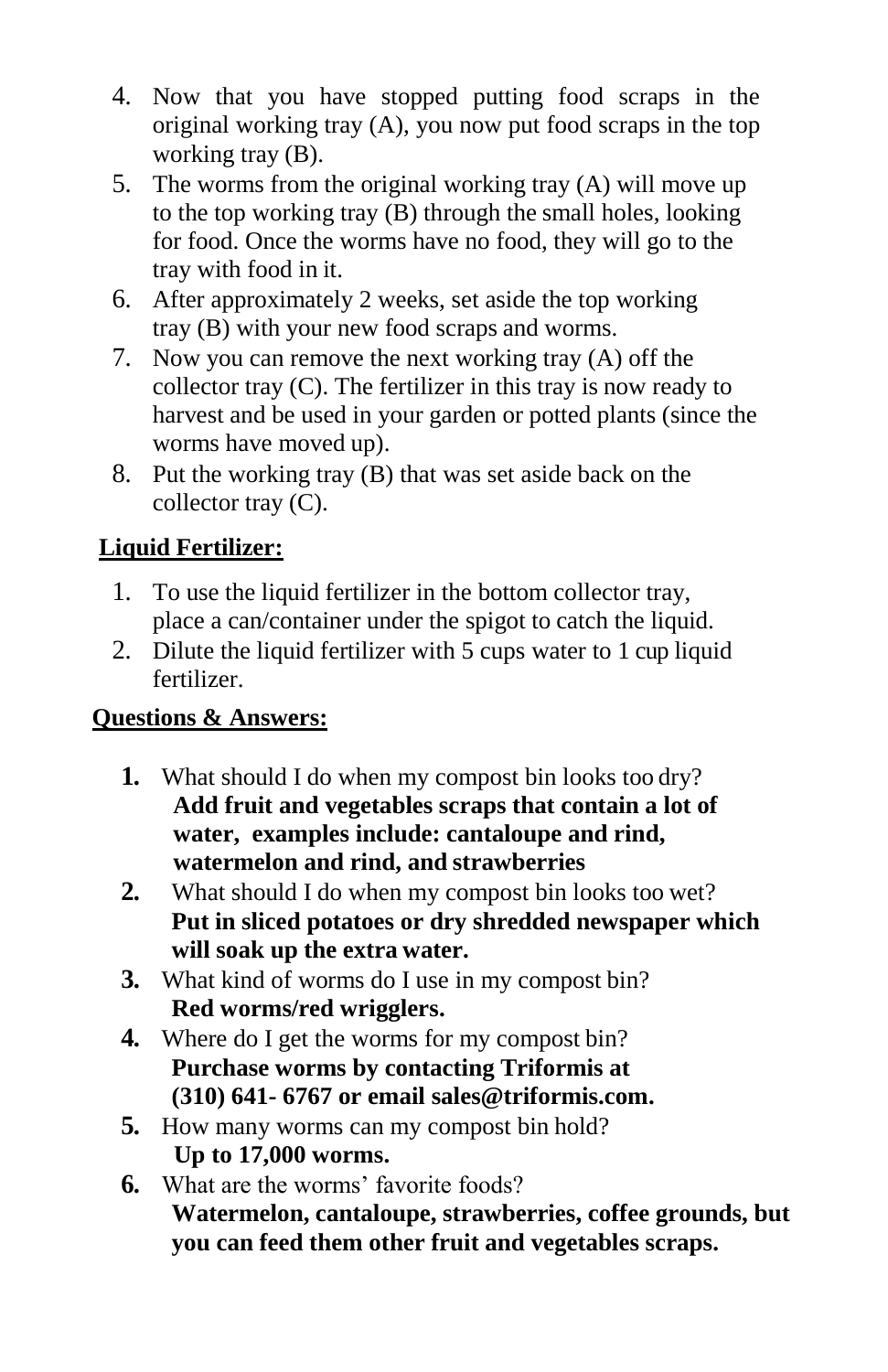- **7.** What should I NOT feed the worms? **Dairy, meat, fish, grease, dog or cat poop.**
- **8.** Should I keep my compost bin inside or outside? **Keep the compost bin inside or outside in a covered area**
- **9.** Can I use my compost bin all year round or only during certain times?

**You can use the bin all year round. The bin should be kept in temperatures between 55° and 85°. If it gets too hot or too cold, you can bring the bin inside the house, garage, or basement**

**10.** What happens if it rains?

**Place bin inside or a covered area outside.**

#### **Accessories:**

 **To purchase discounted accessories for your Can-O-Worms™ shipped directly to your home or office, please call Triformis Corporation at (310) 641-6767 or email [sales@triformis.com.](mailto:sales@triformis.com)**

- Red Worms: 1 lb, 2 lbs
- Coconut Coir Bedding Block:
	- $\triangleright$  Bedding material for red worms
	- $\triangleright$  Made from compressed coconut coir that expands in water
	- $\triangleright$  Ideal for indoor/outdoor gardening
- Worm Blanket:
	- $\triangleright$  Creates a dark and moist environment that worms thrive in
	- $\triangleright$  Ideal thickness to retain moisture
	- $\triangleright$  Made from 100% breathable natural fibers
- Worm Conditioner:
	- $\triangleright$  Helps to neutralize acidity and balance pH level in worm bin so worms digest larger quantities of food waste faster
	- $\triangleright$  Made from specialized blend of natural minerals

#### **Warranty:**

One Year Limited Warranty against manufacturer defects from original date of purchase. This warranty will not apply to any product which has been subject to misuse, repair modifications, or improper assembly or storage. Proof of original purchase is required.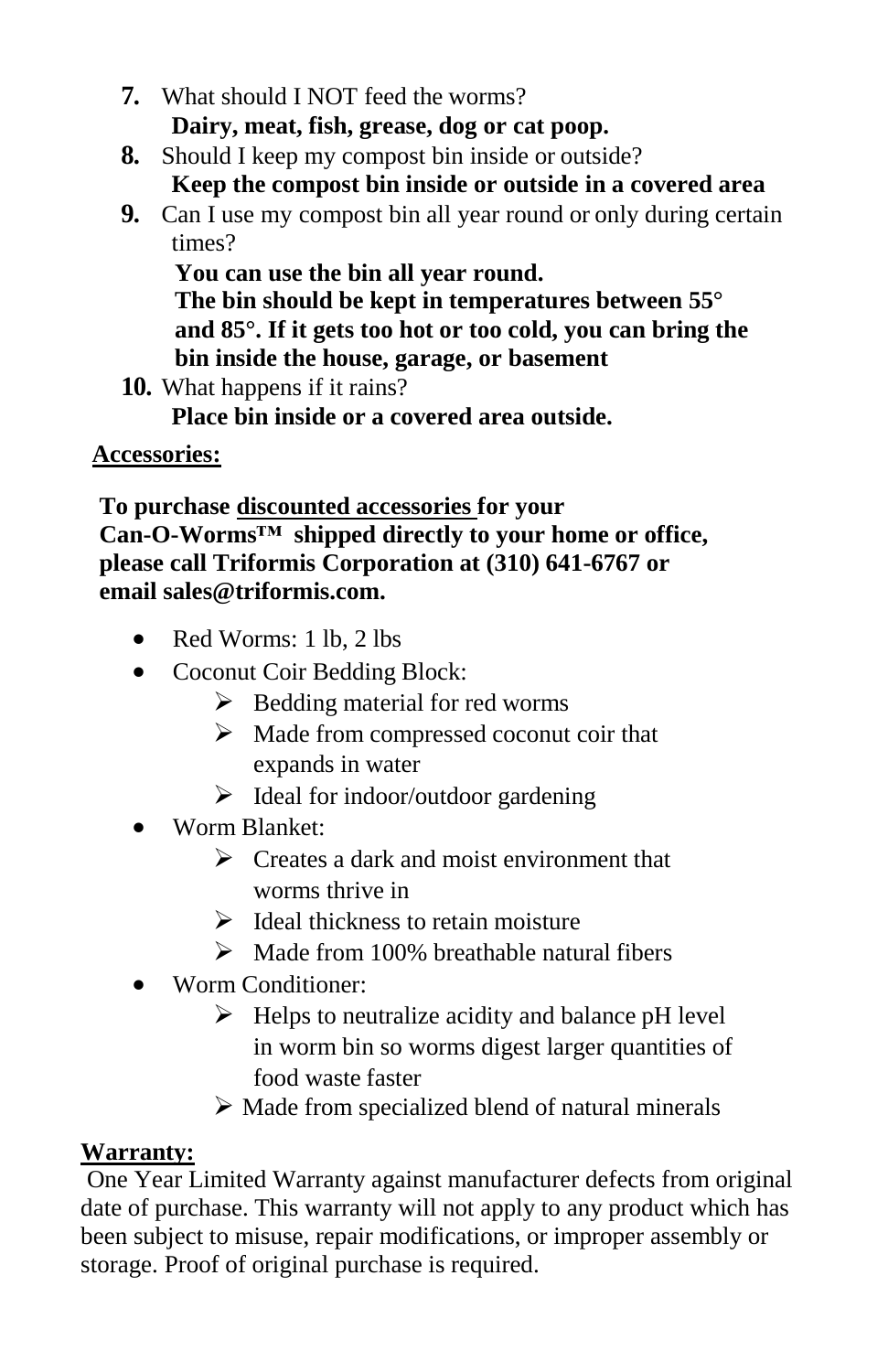**¡Felicidades por su compra de Can-O-Worms ™! Su contenedor de abono aprovecha el poder de los gusanos, el súper reciclador de la naturaleza. Los gusanos de abonoaje convertirán los restos de comida en un rico fertilizante sólido y líquido para su jardín y plantas en macetas.**

## **El contenedor de abono de gusanos Can-O-Worms ™ incluye:**

- 2 bandejas de trabajo (con pequeños orificios en la parte inferior) para el fertilizante sólido (A,B) Se puede agregar una bandeja adicional y comprado de Triformis Corporation
- 1 bandeja colectora para el abono líquido (C).
- 5 patas (D)
- 1 bloque de cama de fibra de coco (cáscara de coco exterior)
- 1 espita (E)
- 1 tapa  $(F)$
- 1 cartón con tinta a base de soja que los gusanos comen.

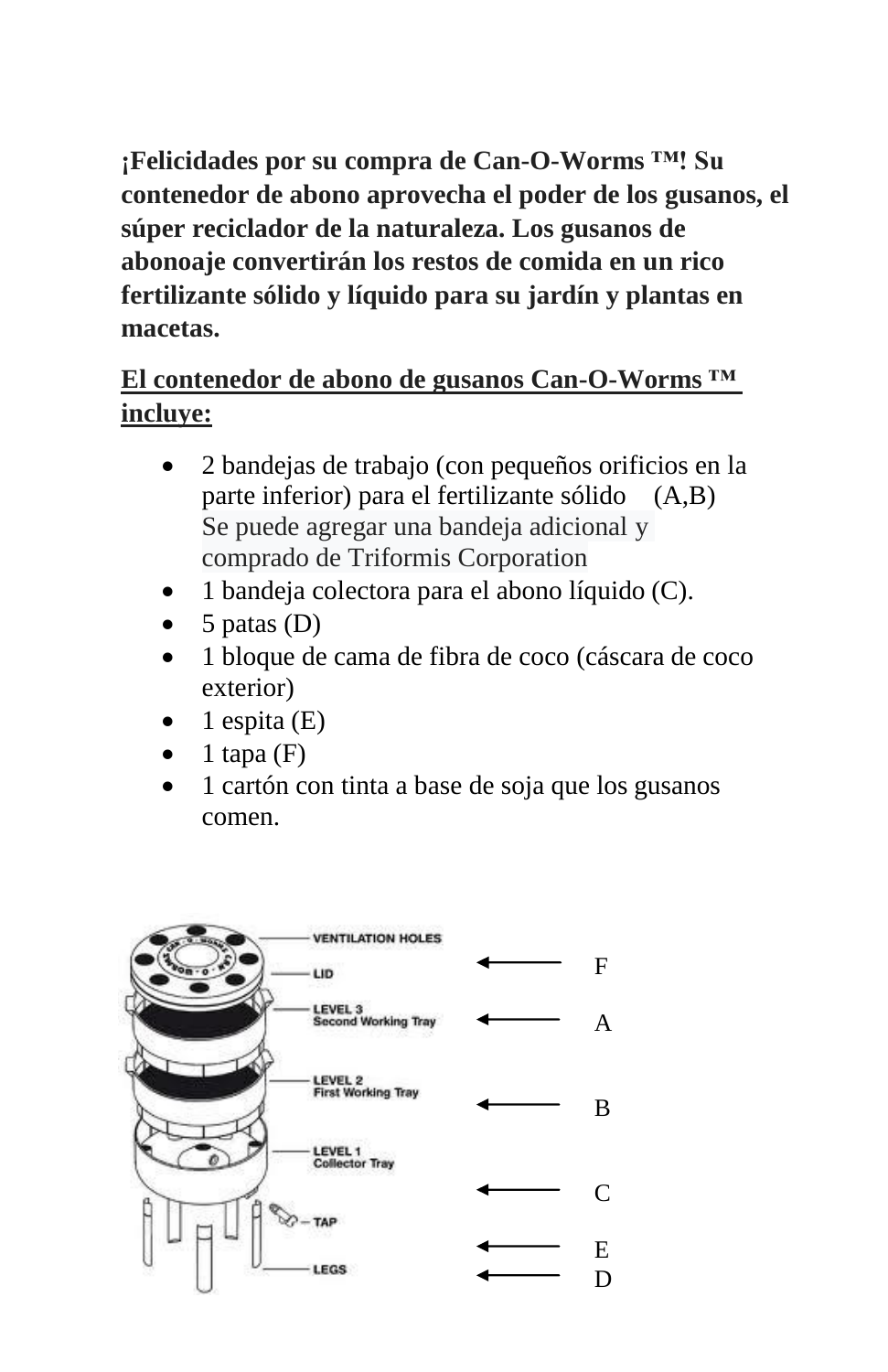#### **Como Preparar su Can-O-Worms ™:**

#### **Poniendo todo junto:**

- 1. Atornille la espiga (E) en la bandeja colectora (C)
- 2. Coloque las patas (D) (2 a la derecha "R" y 2 a la izquierda "L") debajo del borde de la bandeja colectora.
- 3. Coloque la bandeja de trabajo (A) en la parte superior de la bandeja colectora (C). La bandeja de trabajo se encuentra dentro de la bandeja colectora.

#### **Alimentando a los gusanos:**

- 1. Coloque el cartón dentro de la bandeja de trabajo (A). Dobla las esquinas hacia arriba para que quepa directamente en los agujeros pequeños.
- 2. Remoje el bloque de cama de coco en agua tibia. Esto rompe el coco.
- 3. Coloca las piezas de coco en la parte superior del cartón. La fibra de coco actúa como lecho para los gusanos
- 4. Coloque las gusanos rojas (se recomienda 1 libra como mínimo) sobre la fibra de coco.
- 5. Ahora ponga los siguientes restos de comida encima de los gusanos. Recuerde cortar / romper los restos de comida en trozos pequeños ya que los gusanos no tienen dientes. Estos restos de comida serán consumidos y convertidos en fertilizantes líquidos y sólidos por los gusanos.
	- Trozos de fruta o verdura, cáscaras de huevo, granos de café, bolsitas de té (sin la grapa).

 -Los gusanos pueden comer la mitad de su peso en alimentos cada dos días.

6. Coloque la tapa (F) en la parte superior de la bandeja de trabajo (A)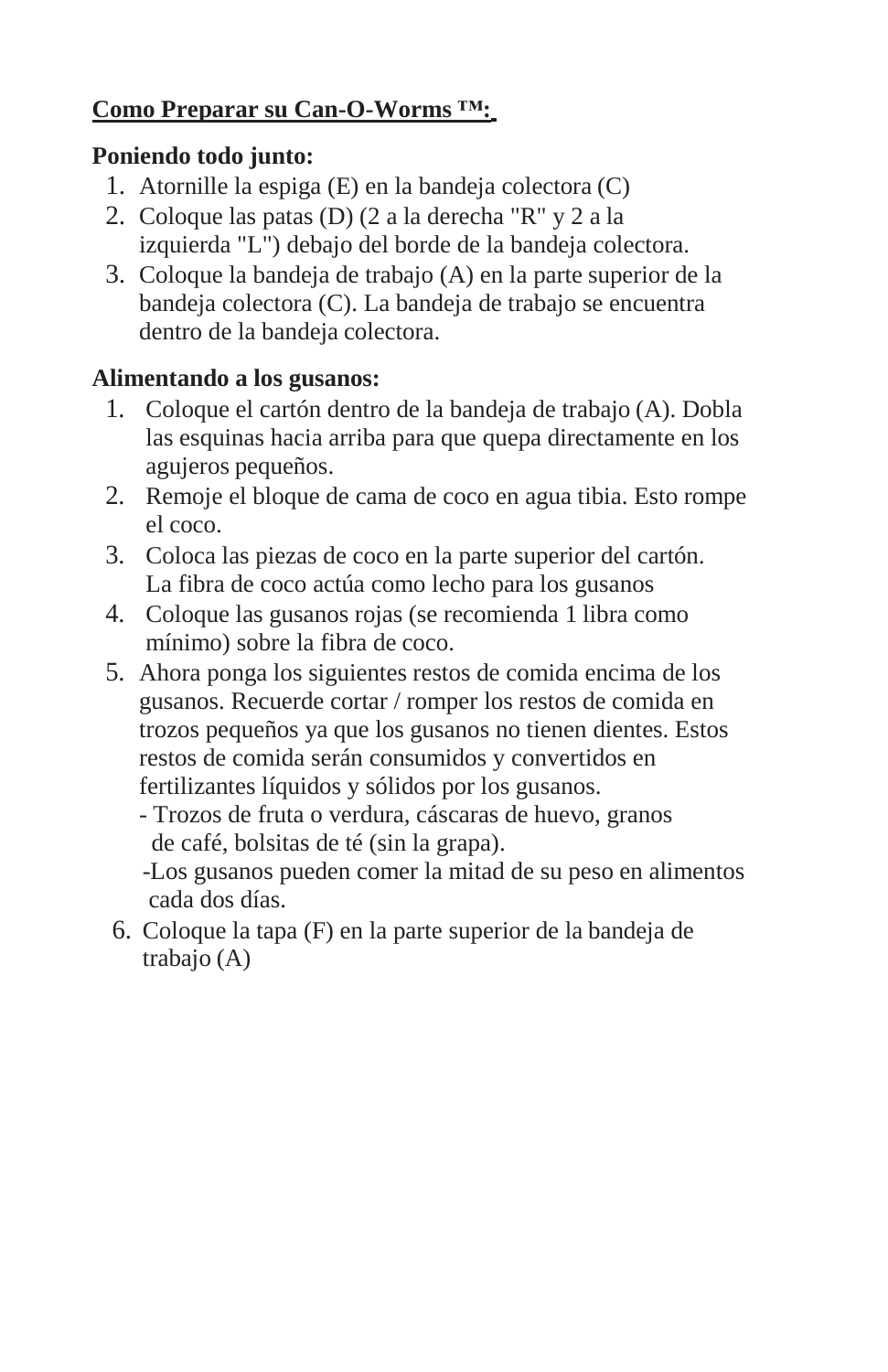## **Fertilizante sólido ("desechos de gusano"/piezas fundidas de gusano):**

- 1. Después de aproximadamente 4-6 semanas, cuando el fertilizante sólido ("desechos de gusano"/piezas fundidas de gusano) sea de color cafe oscuro /negro y alcance los soportes en el interior de la bandeja de trabajo (A), deje de alimentar a los gusanos en esta bandeja.
- 2. Coloque la segunda bandeja de trabajo (B) dentrol de la bandeja de trabajo original (A).
- 3. Para la segunda bandeja de trabajo (B) que ahora es la bandeja de trabajo superior, puede romper otro bloque de cama de coco (se debe comprar por separado) o papel de periódico desmenuzado y húmedo.
- 4. Ahora que ha dejado de colocar restos de comida en la bandeja de trabajo original (A), ahora coloque los restos de comida en la bandeja de trabajo superior (B).
- 5. Los gusanos de la bandeja de trabajo original (A) se moverán hacia la bandeja de trabajo superior (B) a través de los orificios pequeños, buscando comida. Una vez que los gusanos no tengan comida, irán a la bandeja con la comida.
- 6. Después de aproximadamente 2 semanas, ponga a un Lado la bandeja de trabajo superior (B) con sus nuevos restos de comida y gusanos.
- 7. Ahora puede retirar la siguiente bandeja de trabajo (A) de la bandeja colectora (C). El fertilizante en esta bandeja ya está listo para ser cosechado y utilizado en su jardín o en macetas (ya que los gusanos se han movido hacia arriba).
- 8. Ponga la bandeja de trabajo (B) que estaba reservada en la bandeja colectora (C).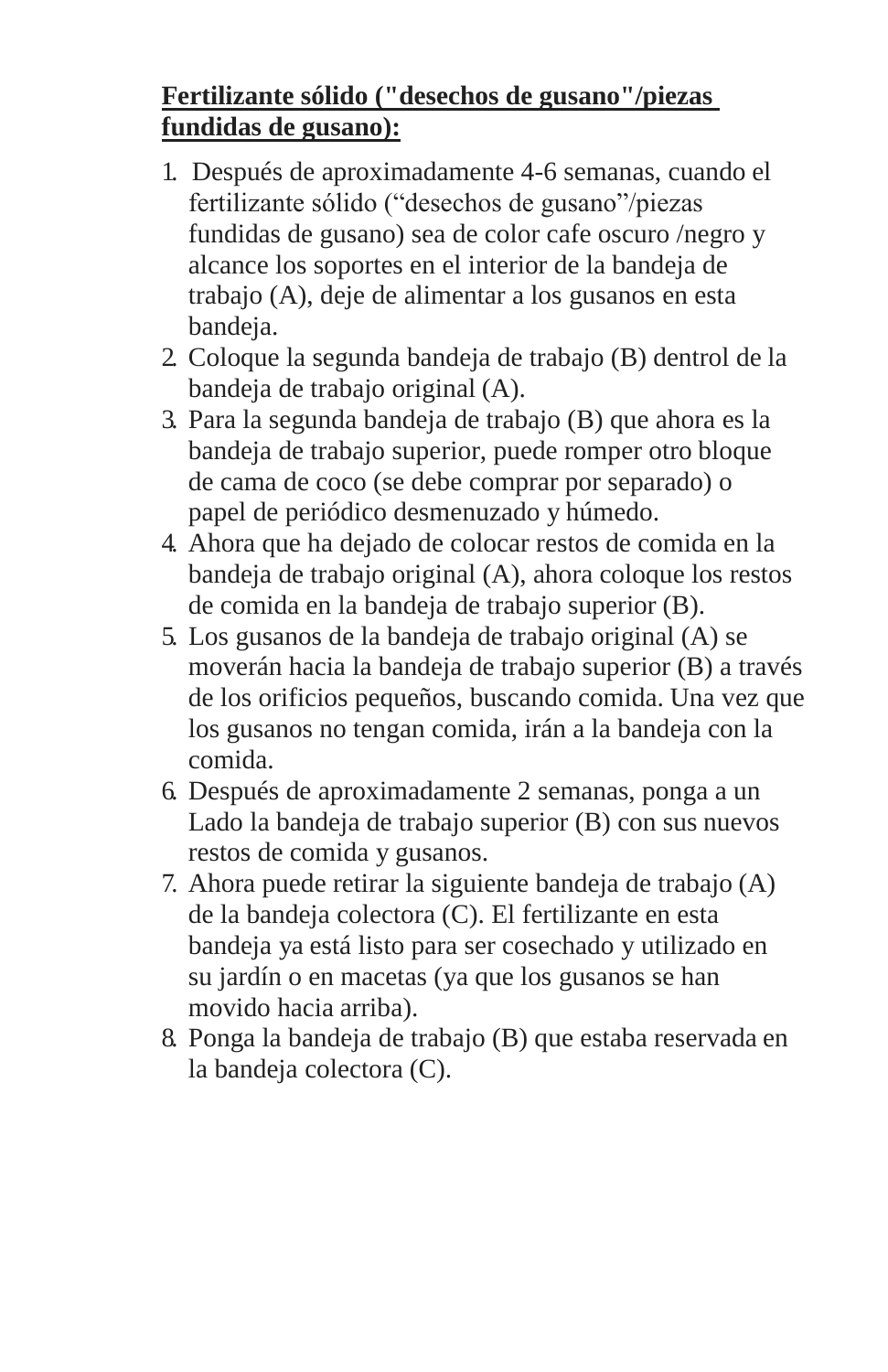## **Fertilizante líquido:**

- 1. Para usar el fertilizante líquido ("orina de gusano") en la bandeja colectora inferior, coloque una lata contenedor debajo de la espita para colectar el líquido.
- 2. Diluya el fertilizante líquido ("orina de gusano") con 5 partes de agua por 1 parte de fertilizante líquido (por ejemplo, 5 tazas de agua por 1 taza de fertilizante líquido ("orina de gusano").

## **Preguntas Y Respuestas:**

1. ¿Qué debo hacer cuando mi contenedor de abono parece demasiado seco?

## **Agregue trozos de fruta y verdura que contengan mucha agua: melón y la cáscara, sandía y la cáscara), fresas**

2. ¿Qué debo hacer cuando mi contenedor de abono parece demasiado mojado?

## **Agrege papas rodajas o periódico seco triturado que absorberá el agua extra.**

3. ¿Qué tipo de gusanos utilizo en mi contenedor de abono?

## **Gusanos rojos**

4. ¿Dónde consigo los gusanos para mi contenedor de abono?

## **Compre gusanos contactando a Triformis al 310-641-6767 o [sales@triformis.com](mailto:sales@triformis.com)**

5. ¿Cuántos gusanos puede contener mi contenedor de abono?

## **Hasta 17,000 gusanos**

- 6. ¿Cuáles son las comidas favoritas de los gusanos? Sandía, melón, fresas, granos de café, pero puedes darles otras sobras de frutas y verduras
- **7.** ¿Qué NO debo alimentar a los gusanos? **Productos lácteos, carne, productos de pescado, grasa, excremento de perros / gatos**
- 8. ¿Debo mantener mi contenedor de abono dentro o fuera?

## **Puedes mantener la abonoadora dentro o fuera.**